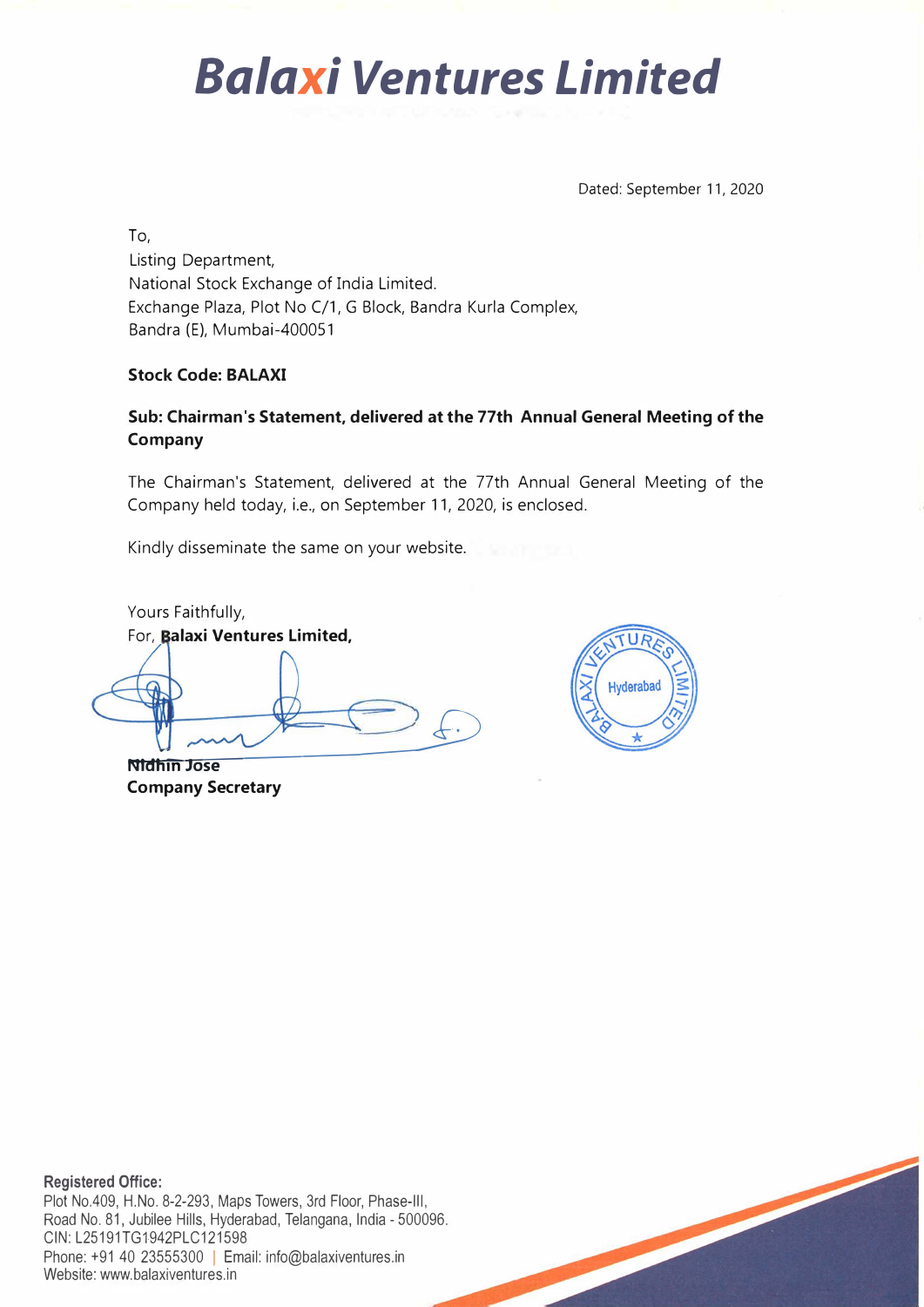#### **Chairman's Message**

Good Morning Everyone,

It gives me immense pleasure to welcome all shareholders to the 2019-20 Annual General Meeting of the company.

Balaxi Ventures Limited is a company with a unique global business model which encompasses production, export, import, warehousing, distribution and wholesale of a large range of Pharmaceutical Formulations under its own brands in frontier markets, overcoming challenges of Market Entry, Market Penetration, On-Ground Infrastructure, Commercial Relationships & Human Resources.

The Company has demonstrated that attractive returns can be made by investing in proprietary & methodical Market Research, Intellectual Property, meticulous planning and flawless execution of Logistics. The Company prefers to outsource its production to cost effective contract manufacturing facilities available in India, China and Europe. This allows us to use our capital prudently and efficiently to optimise the speed-tomarket for new products into existing and new territories. Given the variety of products we produce, this approach allows Balaxi to channel its resources and energy on other value chain stages to augment returns.

The Company has already established its on-ground infrastructure in high growth markets of Angola (through an Associate Company), Guatemala and the Dominican Republic. Based on our widening product portfolio and retail reach within each of these target markets, we expect to produce steady and consistent growth within these territories.

Up until now, the Company has been managing its specialised global-sourcing function for the group through its Wholly Owned Subsidiary, Balaxi Global DMCC, Dubai. The Company has now initiated the incorporation of a Wholly Owned Subsidiary in China, to also facilitate and manage its growing sourcing from reputed manufacturers within China. With strong knowledge of sourcing from China already embedded within the management team, the Company plans to more efficiently ship directly into various destination markets from China.

The Company has further leveraged its well-established ecosystem in Angola by entering into other complimentary businesses that bolt on its sourcing and logistics expertise to create further value in the company. As we establish strong portfolios of valid registrations and strong channel networks in each market we target, we are also

**Registered Office:**  Plot No.409, H.No. 8-2-293, Maps Towers, 3rd Floor, Phase-Ill, Road No. 81, Jubilee Hills, Hyderabad, Telangana, India - 500096. CIN: L25191TG1942PLC121598 Phone:  $+91$  40 23555300 | Email: info@balaxiventures.in Website: www.balaxiventures.in

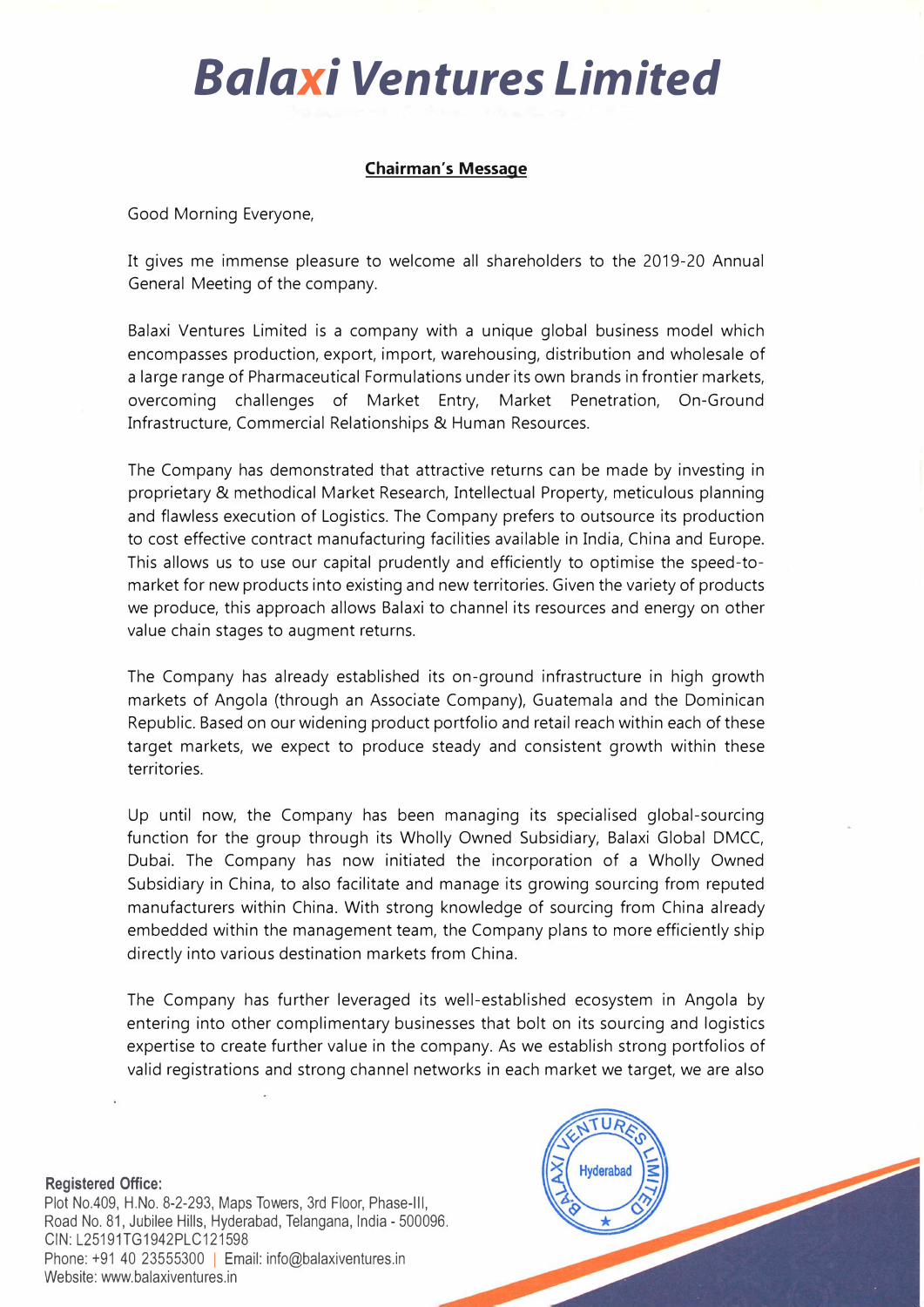building a branded FMCG business which complements our medicines business and provides us operating leverage on the back of our well-established on-ground infrastructure and channel relationships. The incremental free cash-flows, generated from these add-on businesses in Angola, are utilized to fuel the expansion of our core pharmaceutical business in other new geographies.

Today, we define ourselves as a branded IPR-based pharmaceutical player focusing on emerging markets, with a vast and growing portfolio of prescription and OTC drugs, across multiple therapeutic segments. Our vision is to become a top tier branded pharmaceutical player in multiple global emerging markets, giving us scale, market homogeneity, healthy margins and quality growth where value and volume are both established in a balanced way. To correctly reflect the company's entire focus on pharmaceuticals, it is recommended that the name of the company should be changed to **Balaxi Pharmaceuticals Limited.** 

Balaxi's Vision and Philosophy

### **" Land & Expand"**

Our purpose is to bring high-quality every-day medicines withing the reach of populations in promising and emerging frontier markets, thus creating sustainable value for our stakeholders. The Company follows the 3x3 philosophy. This means that we focus on expanding in markets with a sub 25 million, non-English speaking and affluent population, where we can be among the top three generic players within three years of launch.

In this endeavour, I am glad to announce that the Company has finalized the acquisition of 100% of equity of a pharmaceutical distribution company in **El Salvador,**  subject to regulatory approvals from the authorities in El Salvador. This deal is expected to be consummated by December, '20. This distribution company presently has 20 product registrations in El Salvador and has over 100 product registration in the pipeline. By March 2021, we expect to take our registrations to exceed 100. This number is important as we have seen from our experience that a minimum of 100 product registrations are required for establishing a meaningful presence in this market. We plan to complete the setting up of our entire infrastructure in El Salvador by March, '21 and to start business operations by April, '21. We expect the effects of this acquisition to be reflected in the company's books from Q2 FY '22.

I am also glad to announce that the Company has finalized the acquisition of 100% of equity of a pharmaceutical distribution company in **Honduras** subject to regulatory

**Registered Office:**  Plot No.409, H.No. 8-2-293, Maps Towers, 3rd Floor, Phase-Ill, Road No. 81, Jubilee Hills, Hyderabad, Telangana, India - 500096. CIN:L25191TG1942PLC121598 Phone: +91 40 23555300 | Email: info@balaxiventures.in Website: www.balaxiventures.in